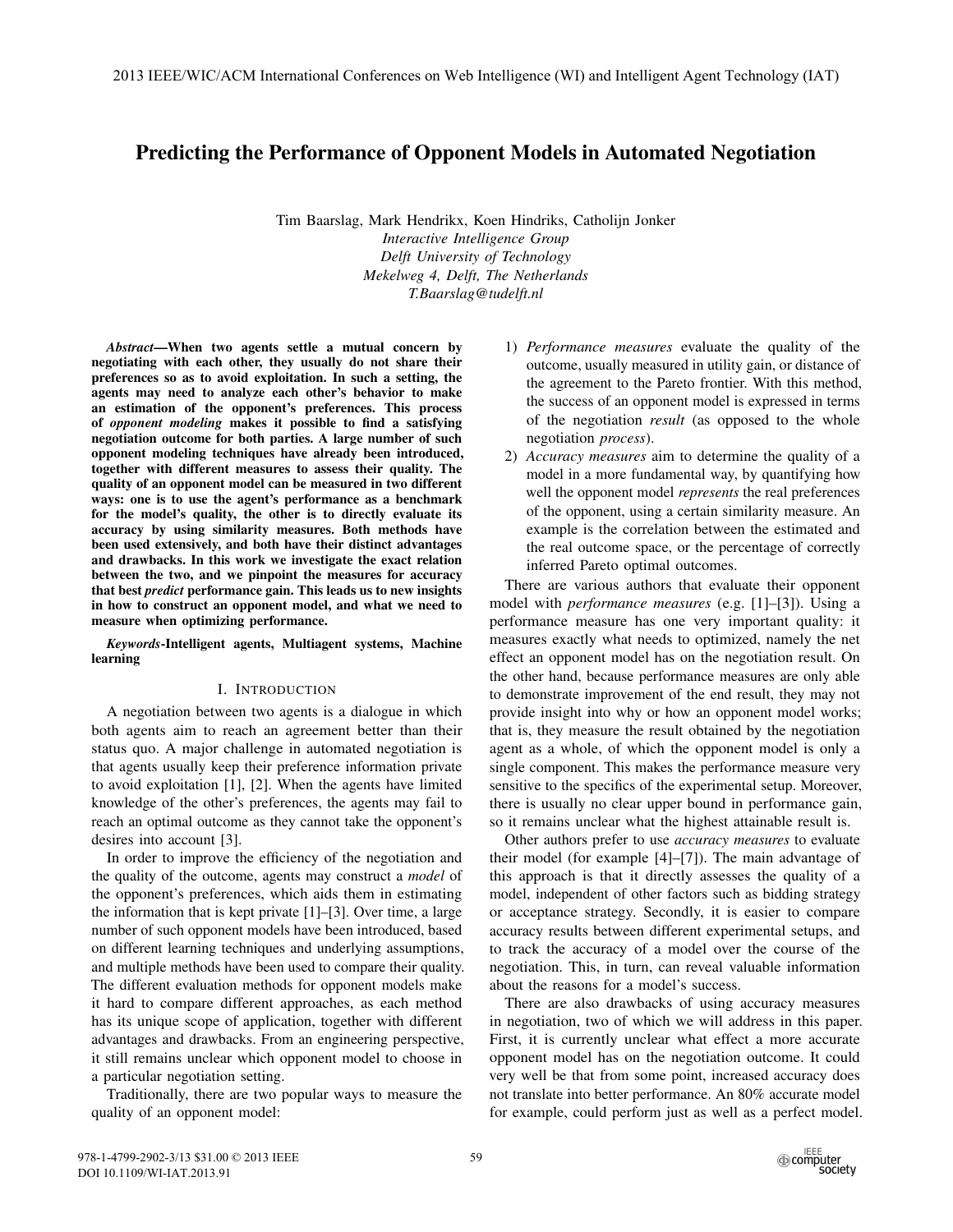Second, there are many accuracy measures to choose from, and it is currently unknown which accuracy measure should be selected to ensure a good overall end result; that is, we would like to know what accuracy measure best *predicts* an improvement in performance.

Our work bridges the gap between both approaches by considering opponent models from both a performance and an accuracy perspective. We first test many current opponent modeling techniques in different negotiation settings, measuring both their accuracy through time and their performance. We then analyze how changes in accuracy translate into performance differences. Moreover, we review all ways to measure the accuracy of an opponent model, and we pinpoint the best *predictors* for good performance.

The remainder of this paper is organized as follows. Section II describes the setting and terminology used throughout the paper. In Section III we introduce our research questions and experiments, followed by a discussion of the results in Section IV. Finally, Section V discuses related work and Section VI provides directions for future work.

### II. PRELIMINARIES

In this work we focus on bilateral automated negotiations, where agents take turns in exchanging offers using the alternating offers protocol. The agents seek to reach an agreement while at the same time aiming to maximize their own utility. A negotiation scenario consists of the negotiation domain, which specifies the setting and all possible bids (also called the *outcome space*, denoted by Ω), together with a privately-known preference profile for each party. A preference profile is described by a utility function  $u(\omega)$ , which maps each outcome  $\omega \in \Omega$  to a utility in the range  $[0, 1]$ . We assume a common discrete time line, with a deadline after a specified number of rounds N. Both agents receive utility 0 if they do not succeed in reaching an agreement in time.

We discuss opponent models that attempt to estimate the opponent's utility function  $u_{op}(\omega)$  while relying solely on the information gathered during the negotiation. Many existing models and measures assume the agent's utility function is linear additive [3], [8]–[10]. Alternatively, agents may have non-linear preferences (e.g., [11]); however, we restrict ourselves to linear additive preference profiles in this work, as to the best of our knowledge, there exists no large set of comparable models for non-linear preferences.

Linear additive functions make explicit that different issues can be of different importance to a negotiating agent and can be used to efficiently calculate the utility of a bid. The utility  $u(\omega)$  of an outcome  $\omega \in \Omega$  is computed as a weighted sum (as specified by the *issue weights* wi) of *value weights*  $e_i(\omega_i)$ :

$$
u(\omega) = \sum_{i=1}^{n} w_i \cdot e_i(\omega_i). \tag{1}
$$

### III. MEASURING THE QUALITY OF OPPONENT MODELS

As outlined in the introduction, the aim of this work is to answer three research questions:

- 1) How does the accuracy of opponent models depend on negotiation factors, such as domain size, or time?
- 2) What is the relationship between the accuracy of an opponent model and its expected performance gain?
- 3) What accuracy measures are the best predictors for performance gain?

To answer these questions, we first outline our selection of opponent models (Section III-A) and the accuracy measures incorporated in our method (Section III-B). Next, we discuss the experimental setup (Section III-C and III-D).

# *A. Selection of Opponent Models*

We compare a large set of state of the art opponent models, which were applied in the Automated Negotiating Agents Competition (ANAC) [12], [13]. ANAC is a yearly international competition in which negotiation agents compete on a set of scenarios that are unknown beforehand. Our reason for including this set of models is threefold: first, they represent the state of the art; second, to our knowledge, they are the largest set of techniques designed for one common setting consistent with ours; and finally, their code is publicly available. Table I gives an overview of all models evaluated in this work, including three theoretical baselines. We distinguish four types of opponent models:

- 1) *Bayesian models* estimate the opponent's preferences by first generating a set of candidate preference profiles. Next, Bayesian learning is used to continually update the model, based on certain assumptions about the opponent's concession function. For these models, we also include *Perfect* variants, which use perfect knowledge about the opponent's concessions, but are still unaware of the opponent's exact preferences.
- 2) *Frequency models* estimate both the issue and value weights separately. The issue weights are estimated based on how often their value is changed between sequential bids. The value weights are derived from the frequency they are offered.
- 3) *Value models* are similar to the frequency models, except that the issue weights are assumed to be equal.
- 4) *Theoretical baselines* are used to compare the quality of the models. The *Perfect Model* and *Worst Model* act as an upper and lower bound on quality respectively, while the *Opposite Model* functions as a baseline, since it serves as a good initial guess of the opponent's preferences.

Each model was isolated from existing negotiation agents (as indicated in Table I), and then generalized to be compatible with any bidding strategy, as in [14]. The advantage of using this approach is that we can interchange the opponent modeling component of each negotiation strategy, so that we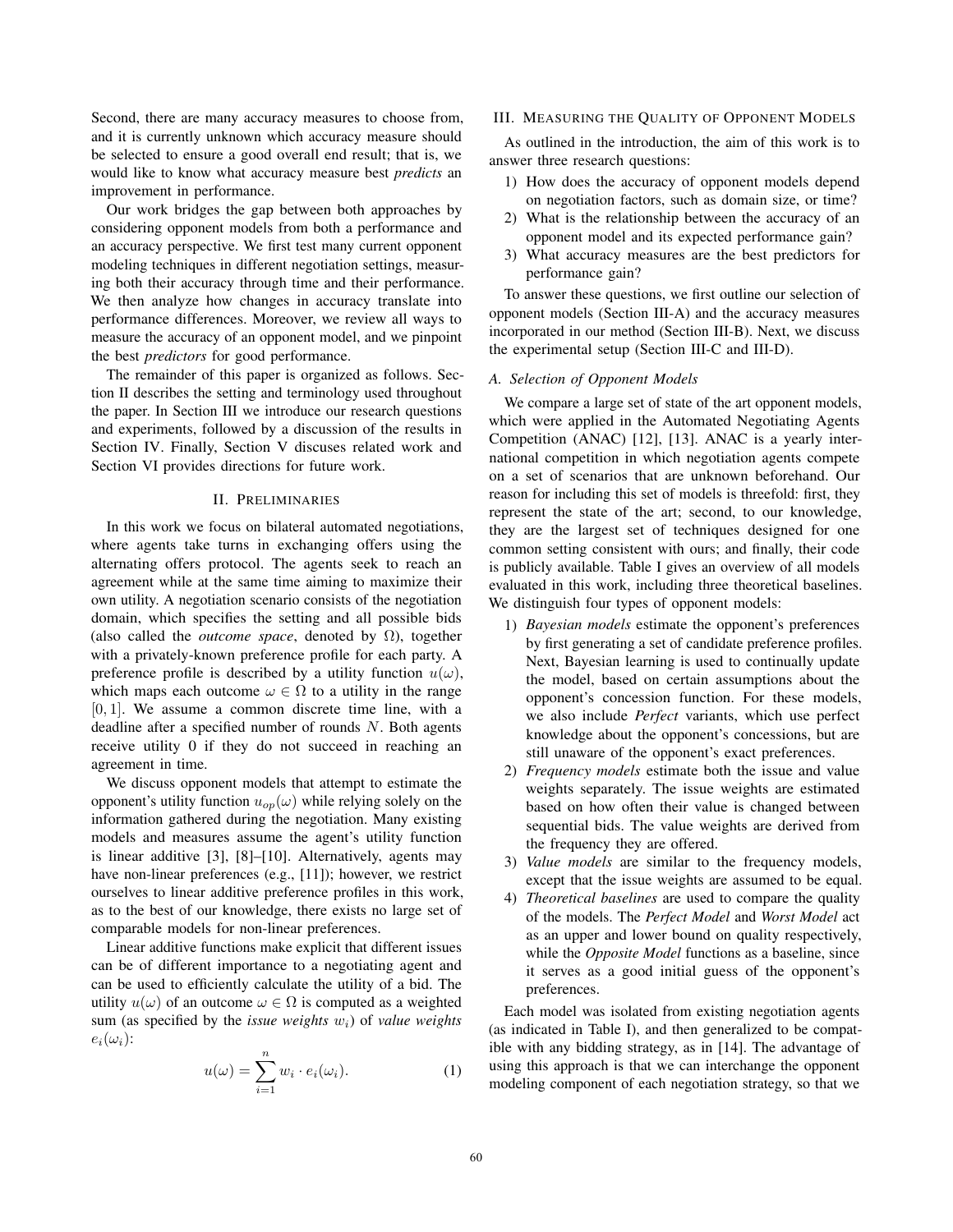can compare the performance of different opponent models while keeping the bidding and acceptance strategy fixed.

|                              | <b>Bayesian Models</b>                                 |  |
|------------------------------|--------------------------------------------------------|--|
| Bayesian                     | Estimates the issue and value weights separately,      |  |
| Scalable                     | using Bayesian learning. The opponent is assumed       |  |
| Model [3]                    | to concede a constant amount per round.                |  |
| <b>IAMhaggler</b>            | A Bayesian model in which the opponent is assumed      |  |
| Bayesian                     | to use a particular time-dependent strategy and only   |  |
| Model [8]                    | unique bids are used to update the model.              |  |
| <b>Frequency Models</b>      |                                                        |  |
| <b>HardHeaded</b>            | Learns the issue weights based on how often the        |  |
| Frequency                    | value of an issue changes. The value weights are       |  |
| Model [9]                    | estimated based on the frequency they are offered.     |  |
| <b>Smith Frequency</b>       | Learns the value weights based on frequency they       |  |
| Model [10]                   | are offered. The issue weights are estimated based     |  |
|                              | on the distribution of the values.                     |  |
| $A$ gent $X$                 | A variant of the HardHeaded Frequency Model that       |  |
| Frequency                    | takes the opponent's tendency to repeat bids into      |  |
| Model                        | account.                                               |  |
| N.A.S.H.                     | Learns the issue weights based on how often the best   |  |
| Frequency                    | value for each issue is offered. The value weights     |  |
| Model                        | are estimated based on their frequency.                |  |
| <b>Value Models</b>          |                                                        |  |
| <b>Agent LG Value</b>        | Estimates the value weights based on the frequency     |  |
| Model                        | they are offered.                                      |  |
| <b>CUHKAgent</b>             | Counts how often each value is offered. The utility    |  |
| Value Model                  | of a bid is the sum of the score of its values divided |  |
|                              | by the best possible score. The model only uses the    |  |
|                              | first 100 unique bids for its estimation.              |  |
| <b>Theoretical Baselines</b> |                                                        |  |
| Opposite Model               | Defines the opponent's utility as one minus the        |  |
|                              | agent's utility.                                       |  |
| Perfect Model                | Perfect knowledge of the opponent's preferences.       |  |
| <b>Worst Model</b>           | Defines the estimated utility as one minus the real    |  |
|                              | utility.                                               |  |

Table I OVERVIEW OF OPPONENT MODELS.

# *B. Selection of Accuracy Measures*

We compare the accuracy of opponent models by evaluating how well the models estimate the opponent's preferences when provided with various negotiation traces. In effect, we treat the opponent model as an isolated component that receives offers as input, and yields an estimate of the opponent's preference profile as output, which (hopefully) gets increasingly accurate with every processed bid.

When we assess opponent model accuracy, we require an accuracy measure that quantifies the similarity between the opponent's actual preference profile  $u_{op}$  and the estimation  $u'_{op}$ . As there is no current standard for accuracy measures, we surveyed all accuracy measures currently in use, as shown in Table II. The first two sets of measures are derived from literature, to which we have added a set of metrics based on the Pareto optimal frontier.

Many of the measures in Table II are formulated in terms of the combined properties of the opponent's utility space and the agent's own utility space – together called the *bid space*. We define the *real bid space* B as

$$
B = \{(u_{own}(\omega), u_{op}(\omega)) \mid \omega \in \Omega\}.
$$

|                         | <b>Outcome Space</b>                          |
|-------------------------|-----------------------------------------------|
| Pearson correlation     | Pearson correlation coefficient between real  |
| of bids [6]             | and estimated preferences.                    |
| Ranking distance        | Ranking distance between real and estimated   |
| of bids $[4]$ , $[6]$   | preference.                                   |
| Average difference      | Average difference between the real and       |
| between bids            | estimated utility of all bids.                |
|                         | <b>Issue Weights</b>                          |
| Pearson correlation     | Pearson correlation coefficient between real  |
| of issue weights [6]    | and estimated issue weights.                  |
| Ranking distance        | Ranking distance between real and estimated   |
| of issue weights [6]    | issue weights.                                |
| Average difference be-  | Average difference between the real and       |
| tween issue weights [7] | estimated issue weights.                      |
|                         | <b>Pareto Frontier</b>                        |
| Average difference      | The average difference between the real and   |
| of Pareto frontier      | estimated utility of the Pareto bids.         |
| Percentage of found     | Percentage of real Pareto bids that are also  |
| Pareto bids             | estimated to be a Pareto bid.                 |
| Percentage of correct   | Percentage of estimated Pareto bids that are  |
| Pareto bids             | also real Pareto bids.                        |
| Difference in Pareto    | Absolute difference in surface under the real |
| frontier surface        | and estimated Pareto frontier.                |

Table II OVERVIEW OF ACCURACY MEASURES.

The *estimated bid space*  $B'$  is defined in terms of the estimated opponent utility function  $u'_{op}$ :

$$
B' = \{ (u_{own}(\omega), u'_{op}(\omega)) \mid \omega \in \Omega \}.
$$

To quantify how well  $u'_{op}$  approximates the opponent's preferences, we might consider the differences between  $u'_{op}$ and  $u_{op}$  directly. Alternatively, we can analyze the resulting bid spaces  $B$  and  $B'$ , or we might concentrate on subsets.

*Outcome space accuracy measures* quantify the difference between  $u_{op}$  and  $u'_{op}$  by considering all bids in the outcome space  $\Omega$ . A straightforward measure that has been used is the *average distance between bids* metric, which calculates the average absolute difference between  $u_{op}$  and  $u'_{op}$  over Ω. However, as models are usually only concerned with the ranking of outcomes, a more suitable metric is the *Pearson correlation of bids* that measures the correlation between two outcome spaces, which is defined as follows:

$$
d_p(u_{op}, u'_{op}) = \frac{\sum_{\omega \in \Omega} (u_{op}(\omega) - \overline{u_{op}}) (u'_{op}(\omega) - \overline{u'_{op}})}{\sqrt{\sum_{\omega \in \Omega} (u_{op}(\omega) - \overline{u_{op}})^2 \sum_{w \in \Omega} (u'_{op}(\omega) - \overline{u'_{op}})^2}}, \tag{2}
$$

where  $\overline{u_{op}}$  and  $\overline{u'_{op}}$  denote the real and estimated average utility over all outcomes. Alternatively, the *ranking distance of bids* compares all pairwise preference orderings:

$$
d_r(u_{op}, u'_{op}) = \frac{1}{|\Omega|^2} \sum_{\omega \in \Omega, \omega' \in \Omega} c_{\prec u, \prec u'}(\omega, \omega'), \tag{3}
$$

where  $c_{\prec u, \prec u'}$  is the conflict indicator function, which is equal to one when the ranking of the outcomes  $\omega$  and  $\omega'$ differs between the two profiles, and zero otherwise.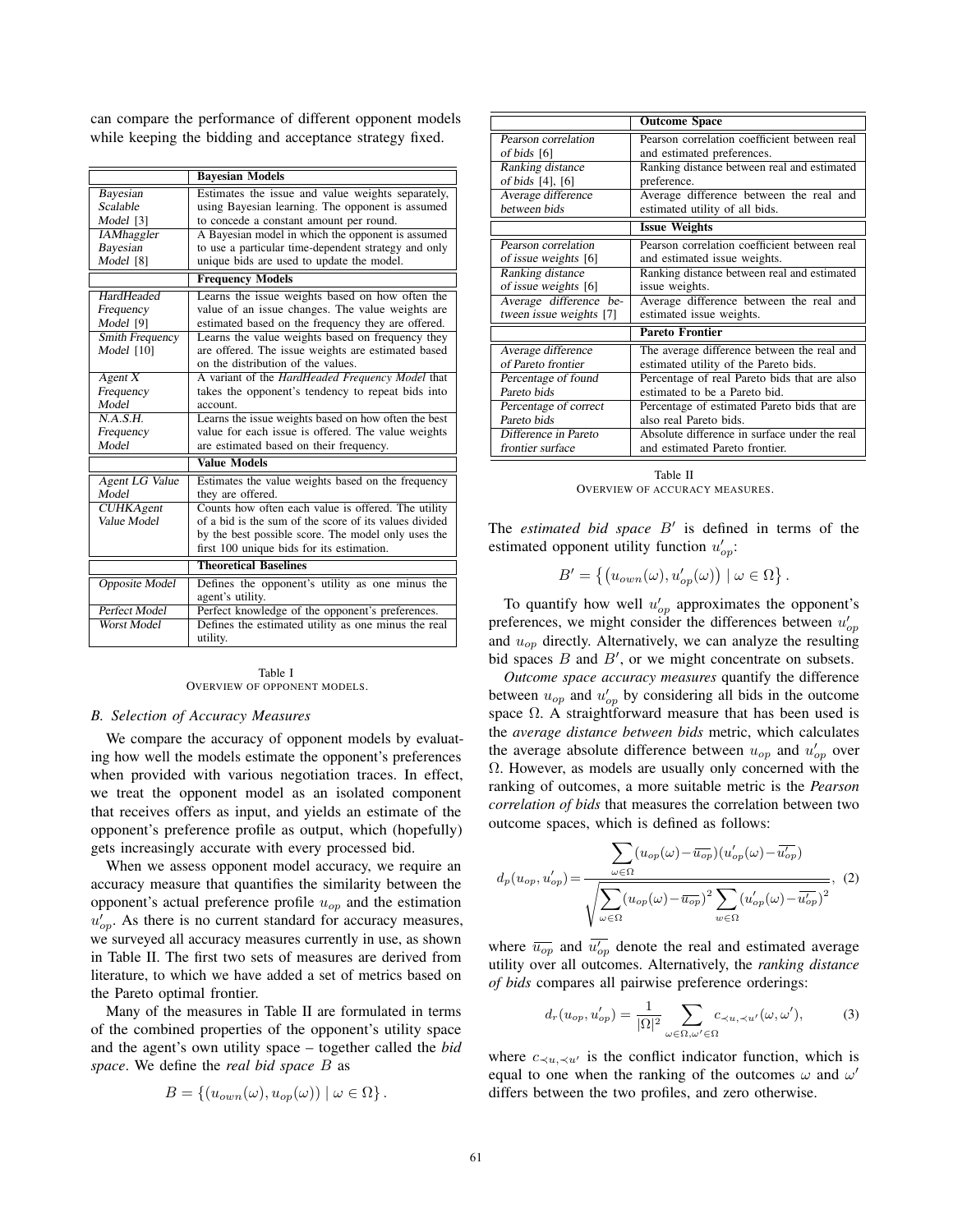*Issue weight accuracy measures* quantify the difference between the issue weights of  $u_{op}$  and  $u'_{op}$ . The underlying idea is that these variables are most important to estimate correctly. The metrics used are identical to the metrics above.

*Pareto frontier accuracy measures* focus only on the similarity between two Pareto frontiers. This is more challenging since their sizes can be different, so two sets of Pareto frontiers cannot be compared in the same way as outcome spaces or weight vectors. The *average difference of Pareto frontier* metric calculates the difference in utility over all Pareto bids of bid space B. The *percentage of found Pareto bids* measure gives the percentage of Pareto optimal bids of space *B* that are also in *B'*. Conversely, the *percentage of correct Pareto bids* metric yields the percentage of Pareto optimal bids in  $B'$  that are correct (i.e.: in  $B$ ).

Finally, we introduce the *difference in Pareto frontier surface* measure, which is defined as follows: we take all outcomes in  $\Omega$  that form the estimated Pareto frontier in  $B'$ ; we then map these points onto  $B$ . Finally, we compute the absolute difference in surface below these points and the actual Pareto frontier, as shown in Figure 1.



Figure 1. Visualization of the difference in Pareto frontier surface.

### *C. Quantifying the Estimation Accuracy*

The goal of our first experiment is to quantify the accuracy of opponent models, both in different domains and through time. We outline in detail below the factors of the experimental setup that we believe are important to consider.

# *Influence of the Opponent Model on the Opponent's Actions*

When an agent uses an opponent model, it indirectly influences the opponent in two ways: first, a model may *influence the time of agreement*, as a more accurate model may lead to better offers, resulting in earlier agreement; second, a model may cause changes in the *opponent's strategy*.

Both factors influence the bids presented by the opponent, and thus the information available for the model. To ensure every model learns from the same information, and therefore can be compared with the others, we selected non-adaptive opponents that never accept a bid.

### *Influence of the Opponent's Strategy on the Opponent Model*

Opponents differ in how well their behavior corresponds to a model's assumptions. For instance, a model that assumes that the opponent concedes will likely have problems modeling a very competitive agent. Therefore, we should select a balanced set of opponents to avoid favoring any model. One of the defining factors here is how much information an opponent reveals over time. For example, a conceding opponent reveals more of its preferences than an agent who makes random bids. Furthermore, we should include agents that strongly violate the modeling assumptions as to evaluate the robustness of the models. Taking both factors into account, we selected the following agents:

- 1) *Conceding agents* select a bid depending on the current time  $t \in [0, 1]$  according to a target utility of the form  $u_t = P_{max} \cdot (1 - t^{1/e})$  [15]. We selected four agents with  $P_{max} = 1$  and different concession rates  $e \in \{0.1, 0.2, 1.0, 2.0\}$ . These agents make up the *predictable* opponents.
- 2) *Random agents* offer a random bid above a target utility m, where we selected  $m \in \{0, 0.25, 0.50, 0.75\}.$ This type of agent and the others below form the *unpredictable* opponents.
- 3) *Conceding agents with an offset* are time-dependent agents [15] that do not start with their best bid. For this category we use a linear concession rate  $(e = 1)$ and starting point  $P_{max} \in \{0.7, 0.8, 0.9\}.$
- 4) *Non-conceding agents* start with a minimum target utility that increases to the maximum over time. The target utility is calculated as follows:  $u_t = P_{min} +$  $(1 - P_{min}) \cdot t$ . We use four agents with parameters  $P_{min} \in \{0, 0.25, 0.50, 0.75\}.$

# *Influence of the Scenario on the Opponent Model*

We distinguish three features of the negotiation scenario that can significantly influence how well the opponent model is able to estimate the opponent's preferences:

- 1) *Domain size*. The total possible bids directly relates to the amount of parameters of the preference profile.
- 2) *Bid distribution*. The bid distribution is defined as the average distance to the nearest Pareto optimal bid. A scenario with a high bid distribution has a high percentage of outcomes far from the Pareto frontier.
- 3) *Opposition*. The opposition is defined as the distance from the Kalai-Smorodinsky point to the point of perfect satisfaction (maximum utility for both parties). The higher the opposition is, the more competitive the domain.

We made sure to select a balanced set of scenarios that display all characteristics. We chose five domains based on their size: *Itex vs Cypress* [12] (small: 180 bids), *Employer contract* [16] (small: 3125 bids), *ADG* [12] (medium: 15625 bids), *Supermarket* [12] (large: 98784 bids), and *Travel* [13] (large: 188160 bids). For each domain we created a set of scenarios varying in bid distribution and opposition. As we defined three levels of degree for both factors, 45 scenarios are used in total.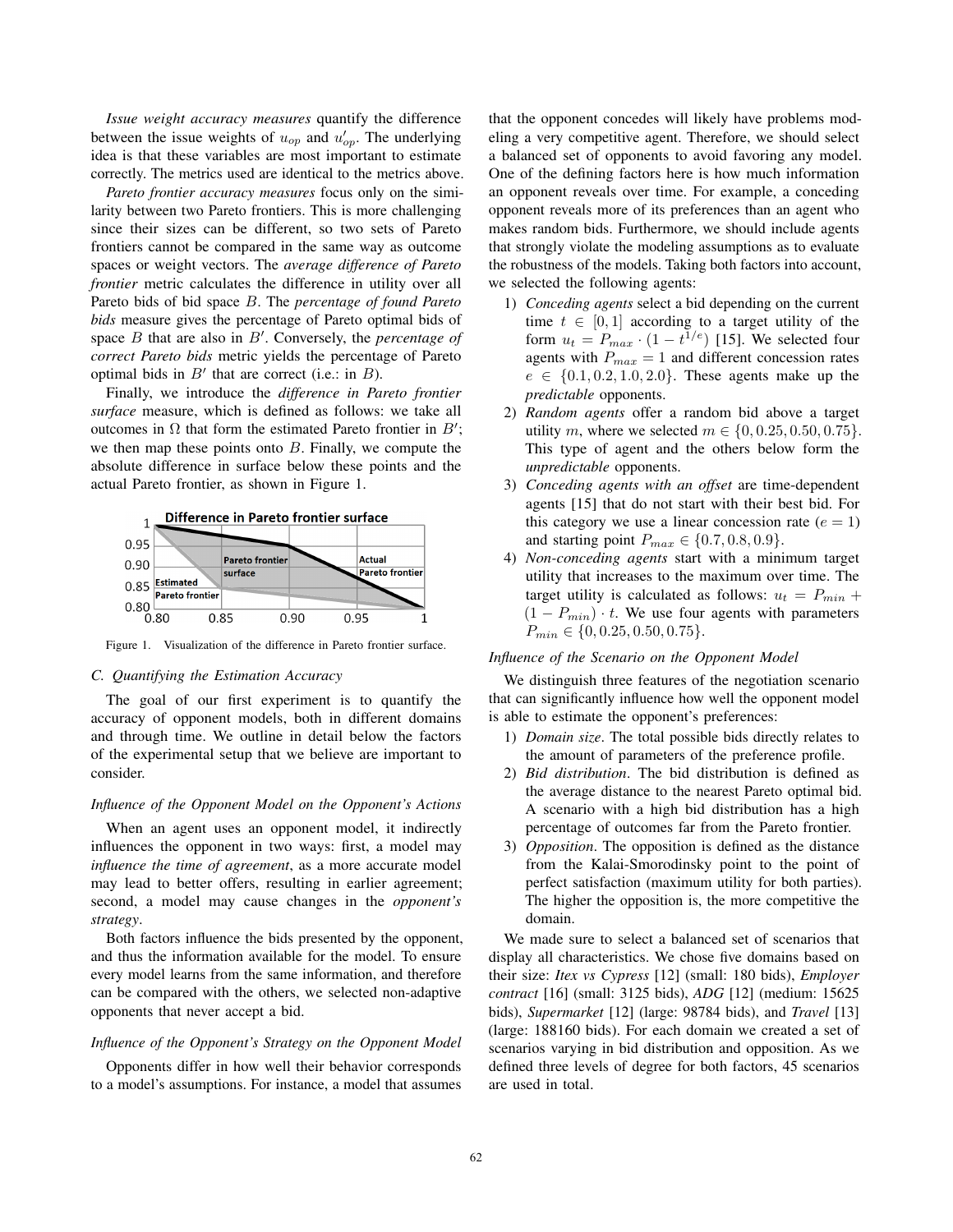For the experiment, we ensured that each model processes exactly the same opponent traces, using a maximum amount of  $N = 5000$  rounds. For the three groups of deterministic agents we recorded their (unique) negotiation trace, amounting to a total of 495 unique traces. For the random agents we recorded five different traces per agent, thus 900 traces in total. Combined, this amounts to 1395 traces that were used to train every opponent model.

# *D. Quantifying the Accuracy/Performance Relationship*

The goal of the second experiment is to investigate the relation between accuracy and performance measures, thereby answering our final two research questions. For this experiment, we used a realistic set of opponents whose acceptance strategies are enabled. With realistic opponents, every negotiation is unique, so for this investigation we had to scale down the experimental setup. We selected a set of bidding strategies and scenarios where using a good opponent model would have added value; i.e., tough bididng strategies with limited learning capabilities (i.e., no opponent model), and large, competitive negotiation scenarios. We selected four of the top bidding strategies from ANAC: *Agent K2*, *HardHeaded*, *IAMhaggler2011*, and *The Negotiator*; and four time-dependent agents with concession rate  $e \in \{0.1, 0.2, 1.0, 2.0\}$ . These eight bidding strategies were combined with all thirteen models (the models in Table I and the two Bayesian models with perfect strategy knowledge) and no model. Each agent competed five times against all opponents (the eight bidding strategies without model) on five scenarios: *Grocery* [12], *Employment contract* [16], *Travel* [13], *Small Energy*, and *Supermarket* (both used in ANAC 2012).

Each agent played both sides of the five scenarios using a round-based protocol of 1000 rounds. Since 112 agents competed 5 times against 8 opponents on 5 scenarios for both preference profiles, 44800 matches were ran in total.

#### IV. EXPERIMENTAL ANALYSIS

We will now answer our three research questions by analyzing the results of both experiments. Each section corresponds to one of the research questions.

### *A. Evaluating the Estimation Accuracy of Opponent Models*

As outlined in Section III-C, we measured the accuracy of a large set of opponent models to answer our first research question, the results of which are shown in Figure 2–4.

### *Accuracy over Time*

The graphs in Figure 2 show the average accuracy of the opponent models over time. The left graph shows the accuracy over time when playing against predictable opponents; the right graph shows the results again the unpredictable opponents.

First of all, it is surprising to see that many of the state of the art models actually become *less* accurate over time. The main cause of this phenomenon is that the bids presented later on in the negotiation are incorrectly handled. The value models and frequency models for example, treat every received bid the same way, independent of the time it is received. In effect, this means that when the opponent is conceding, the models increase the estimated utility of less preferred outcomes. This does not hold for the *CUHKAgent Value Model*, which incidentally also performs best, as this model only takes the first 100 unique bids into account. For Bayesian models, the problem is that they assume very particular opponent behavior, which is likely to become increasingly invalid as time progresses, and they perform very poorly as a result. When we disregard this shortcoming by considering the *perfect* Bayesian models, they perform better, and their accuracy then increases monotonically over time. However, even in this case, they come second to the *CUHKAgent Value Model* by a large margin.

Another interesting result is that despite their simplicity, the frequency models and value models perform best against both types of opponents. We believe that this due to the small number of assumptions they make; i.e., only assuming that values with high utility are offered relatively more often. As the right graph illustrates, these models are rather robust, even though it is clear from the final accuracy that it is harder to model unpredictable agents.

The lesson to take away from this is that to be robust, opponent models need to minimize their assumptions about the opponent's behavior. Of course, every model needs to make certain educated guesses, but when it does, the model should at least be highly *adaptable*, paying close attention to the opponent's strategy. The predictions should be revised if, over time, the opponent behavior does not seem to fit the assumptions anymore.

# *Accuracy per Opponent*

We now analyze in more detail the accuracy of the best performing models in every category against different opponents; that is, the best value model (*CUHK Value Model*), the best frequency model (*Smith Frequency Model*), and the best performing Bayesian models (*Perfect Scalable Bayesian Model* and *IAMhaggler Bayesian Model*). The results are shown in Figure 3. While the best value model perform best on average, there is no opponent model that dominates all others.

An interesting result is that the technique of the best value model to only take a limited amount of bids into account does not always pay off. The model performs poorly against the non-conceding agents, who show their most preferred values later in the negotiation. This means that the model can be fooled, which can be a concern in practice.

# *Accuracy per Scenario*

We are also interested in exactly how the specifics of the negotiation scenario influences accuracy. We focus on the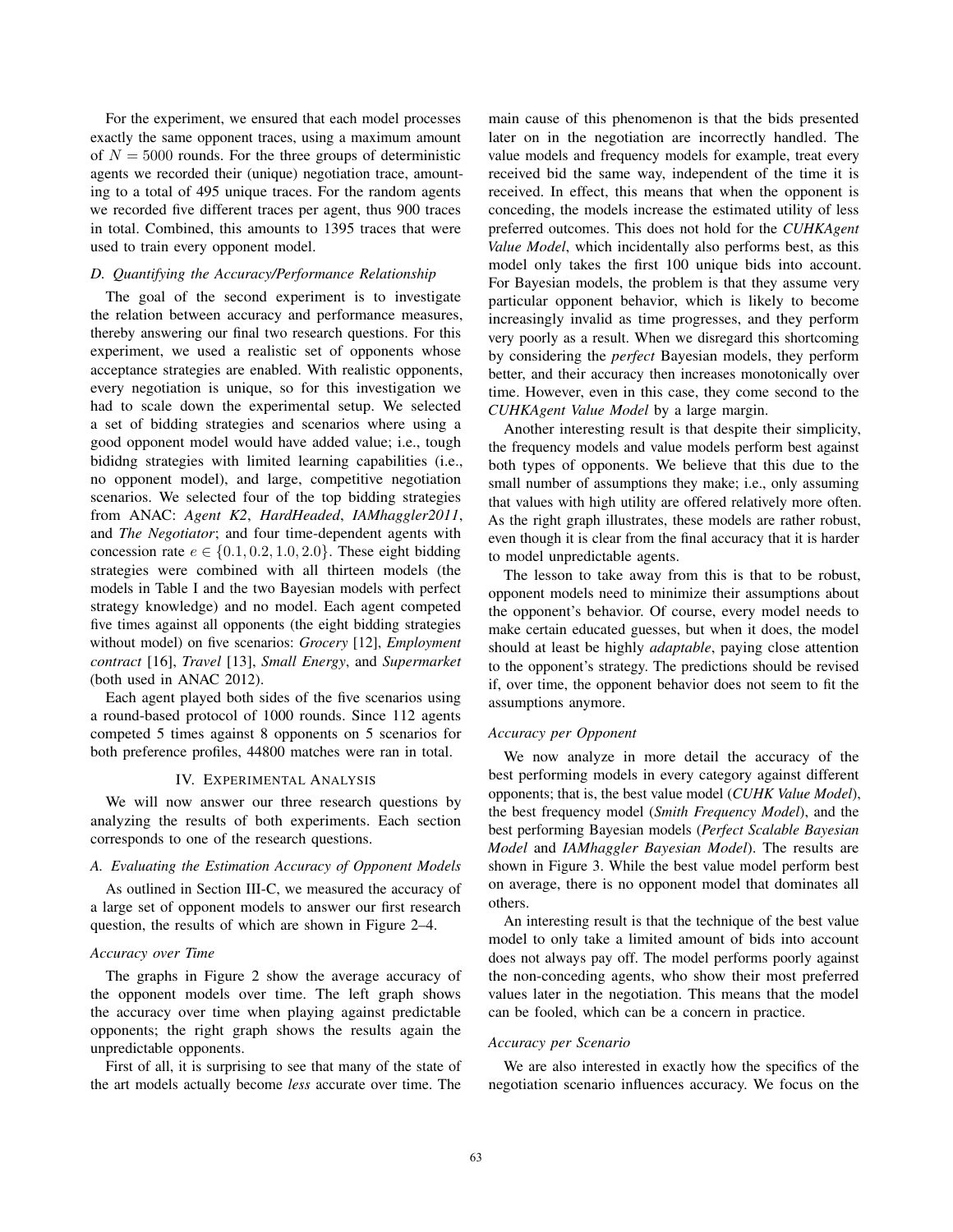

Figure 2. Pearson correlation over time against predictable (conceding) opponents and the unpredictable opponents (other agents). The numbers above a cluster of lines are ordered from high to low accuracy.



Figure 3. Accuracy of four opponent models against different types of opponents, measured using two accuracy measures.

same four opponent models as above, and evaluate their accuracy against predictable opponents. Figure 4 summarizes the results. Note that we consider the average accuracy over all four models here, but we have verified that our conclusions also hold for each model individually.

One of the first observations is that there is a high variance in accuracy over different scenarios, and each factor seems to be equally important to consider. This underlines the importance of using a balanced set of negotiation scenarios. Clearly, *domain size* is a significant factor, as the domain size relates directly to the amount of unknown variables to be learnt. But also for the *bid distribution* and *opposition* we find a strong correlation with learning accuracy. The reasons for both are very similar: when the bid distribution or opposition is low, there are many outcomes of similar utility because the average distance to the Pareto frontier is small. This in turn, entails that the values of an issue are relatively close to each other in utility, which is harder for the models to learn than more extreme preferences.

# *B. Evaluating the Accuracy vs. Performance Relationship*

Our second goal was to investigate the relationship between accuracy and performance of opponent models. Figure 5 visualizes the results for two accuracy measures: *Pearson correlation of bids* and *difference in Pareto frontier surface*.



Figure 4. Accuracy of the best opponent models on varying scenarios.

The performance is expressed in terms of obtained utility by the agents that employ the opponent models, normalized such that the *Worst model*'s performance is zero, and the *Perfect model*'s performance is 1. Using *no model* falls somewhere in between, since this is still better than using a wrong model.

The first thing to notice is the cluster of the best performers: the value and frequency models. The performance of these models is already quite close to that of the perfect model. To put it differently, we cannot anticipate a significant improvement from any other preference modeling technique over what is already achieved by these rather simple techniques.

The other types of opponent models also form clusters in the diagram. The *(Perfect) Bayesian Model* perform even worse than not using an opponent model; and only slightly better than simply assuming opposite preferences.

The almost linear relationship between accuracy and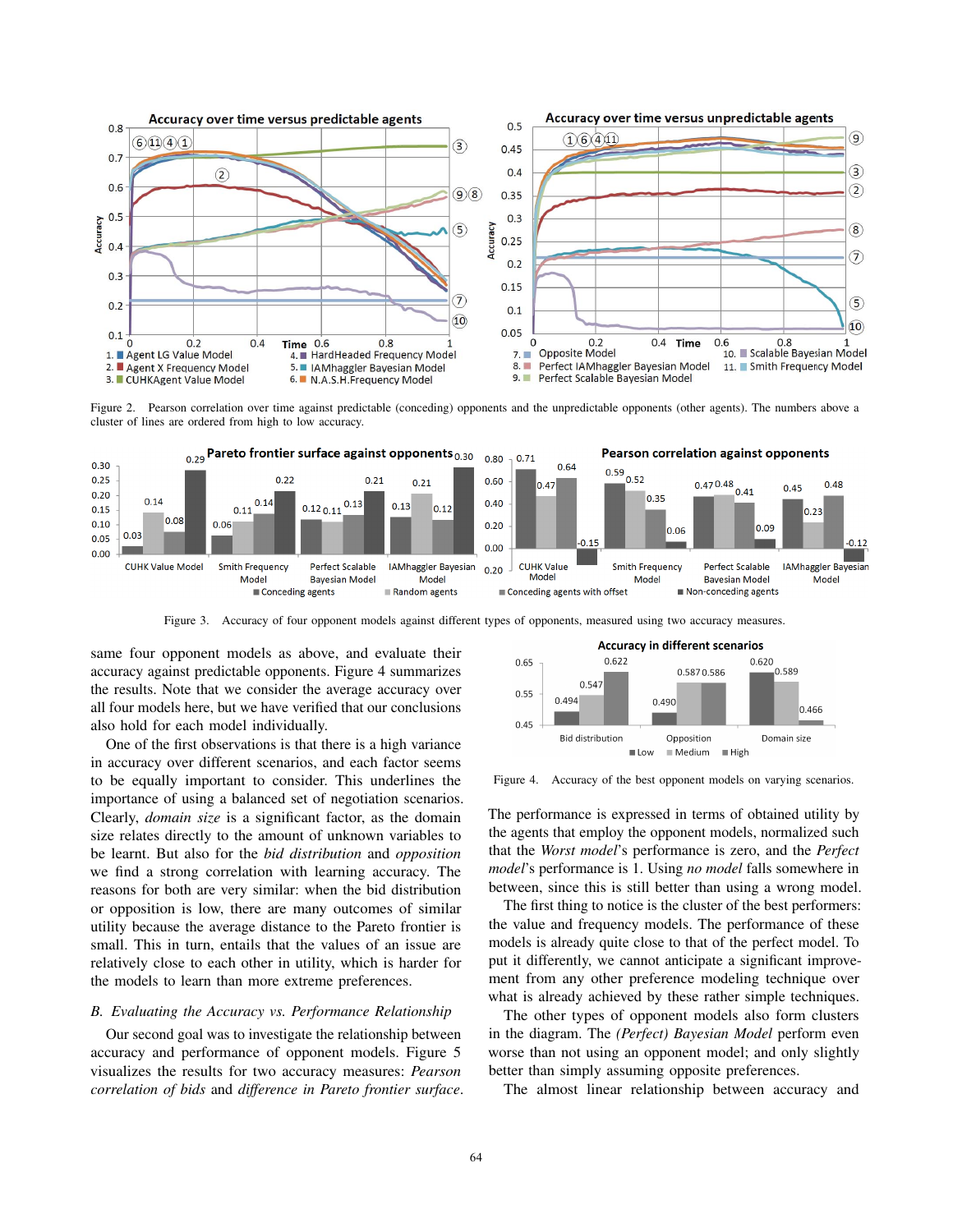

Figure 5. Accuracy versus performance for all opponent models. Accuracy is measured using the *difference in Pareto frontier surface* (range [0, 1], where 0 is best) and *Pearson correlation of bids* (range [−1, 1], where 1 is best).

performance is the second thing that stands out. This shows that there is always added value to increasing the accuracy of an opponent model, even when the accuracy is already high. Nevertheless, the added value will necessarily be small, as the performance is already at 90% of its upper limit when the accuracy is at 70%.

An interesting comparison can be made with the results of the previous experiment. Figure 2 clearly shows the decrease in accuracy over time of many of the frequency and value models. How is it that they still manage to perform close to optimally? The reason is that many negotiations end in agreement, and this occurs somewhere *before* the deadline by definition. In these cases, the models are updated with less bids of poor value for the opponent. Therefore, the deciding factor in the success of the value and frequency models lies in their higher initial accuracy.

Finally, it is interesting that the results for the *Pearson correlation of bids* and *difference in Pareto frontier surface* metrics are in fact very similar when we ignore their orientation. Despite that the latter only measures the quality of the Pareto optimal frontier instead of the full outcome space, it seems to be a suitable predictor for performance as well. We explore this idea further in the next paragraph.

# *C. Evaluating the Usefulness of Accuracy Measures*

Our final goal was to find a strong predictor for performance of opponent models, since there are so many different accuracy measures to pick from. Towards this end, we applied all of the accuracy measures shown in Table II and analyzed their correlation with performance; see Figure 6.

The dark line represents the predictive power of each accuracy measure, which is defined by the absolute correlation coefficient  $|\rho|$  between the accuracy measure score and the model's performance. We take the absolute value because some accuracy measures are negatively correlated with performance, while others are positively correlated.

The light grey line indicates what portion of the bid space is learnt by each accuracy measure. For this, we calculate the



Figure 6. Absolute correlation between accuracy measure scores and two other measures: performance and "Pearson correlation of bids".

absolute correlation coefficient  $|\rho|$  between each accuracy measure and the *Pearson correlation of bids*. At the lower end of the scale we see the accuracy measures that only consider issue weights, which means they are not correlated at all with learning the space as a whole. These measures should not be used to make predictions about performance because they do not convey enough information about the accuracy of a model.

We found three measures that correlate strongly with performance, as indicated by the dark grey line, and therefore are good performance predictors; these are: *difference in Pareto frontier surface*, *Pearson correlation of bids*, and *Ranking distance of bids*. These measures codify sufficient information about the relationship between the real preferences and the learned preferences, and therefore, we can translate these notions to statements about performance. The performance of the top three measures are significantly better than the other measures (*one-tailed t-test*,  $p < 0.01$ ).

Even though it only quantifies the similarity of the Pareto frontier, the *difference in Pareto frontier surface* metric performs best of all *(one-tailed t-test,*  $p < 0.02$ *)*. This means that for an opponent model, it is sufficient to predict which